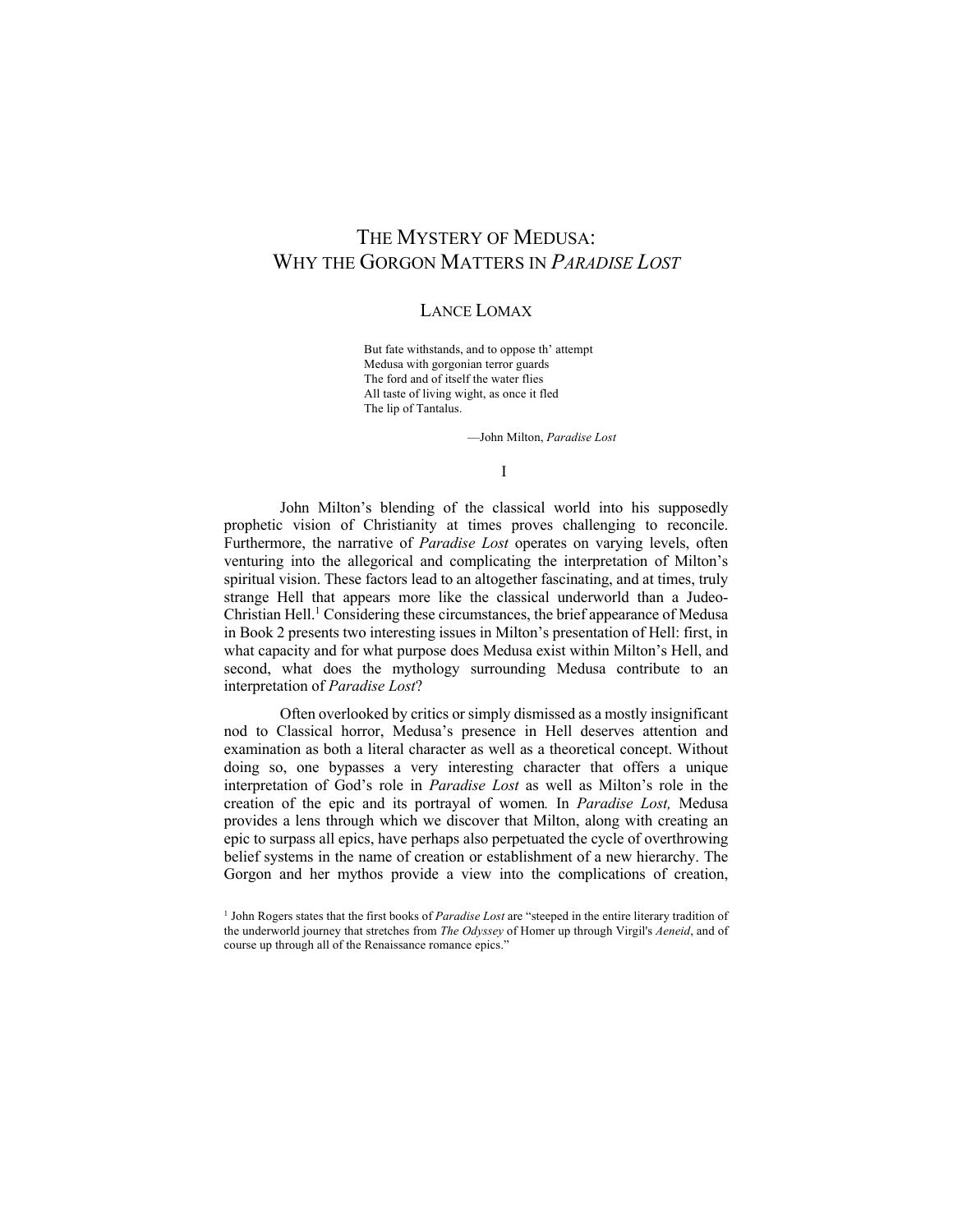especially regarding the place of women in certain hierarchies. Heavily invested in the secular and political affairs of England through much of his career, Milton turned his literary focus to the divine later in life. Writing and presenting his ideas in the midst of scientific and philosophic advancement from the likes of Descartes, Hobbes, Newton, Bacon, Galileo, and others most certainly infused Milton with a sense of purpose and fervor concerning his supposedly divinely inspired message. From the onset, Milton invokes his "Heav'nly Muse" so that he himself may act as a vessel for the Holy Spirit and in doing so "assert Eternal Providence, and justifie the ways of God to men" (1.6, 25). Establishing his desire to "pursue/ Things unattempted yet in prose or rhyme," Milton nonetheless seems unable to curtail the temptation of classical literature (1.15-16). Realizing this, his choice of Medusa as the guardian of Lethe seems fitting given her importance in Greek and Roman mythology. Through Medusa, Milton can place himself in the classical tradition, but her placement in Hell allows Milton to retain his stance of superiority of the classical tradition.

In brief, Milton desired to be a conduit through which God may assert his sovereignty. Knowing this as well as understanding Milton's appreciation of antiquity, Medusa may be viewed as a bastion of the classical world, making her stand in a Biblical world. Milton certainly could have utilized Death as a guardian if he so desired, but instead chose to leave Sin and Death in their tenebrous plane of allegory and dedicated instead to Satan's journey. By employing a character outside the Biblical tradition, Milton reveals the dilemma concerning his desire to both supplant yet utilize Classical myths.

Before exploring Medusa's complex role within Hell, one must have some understanding of the structure of the universe of *Paradise Lost.* Milton presents locations such as Heaven, Earth, and Hell as separate and distinct realms existing outside Chaos, the material from which God has removed Himself. <sup>2</sup> Hell, as conceptualized by Milton, exists as a mix of a classical representation of the underworld including mythological rivers and creatures while also maintaining the tortuous climate and desperation of Hell in the Christian tradition. It is precisely this blending of antiquity and Christianity that allows Medusa's presence in *Paradise Lost.*

<sup>&</sup>lt;sup>2</sup> Gordon Teskey explains that "space is therefore not empty but filled with the substance of God, his essential being. God withdraws from totality to the place of his presence in Heaven…leaving a residue, which was formerly God's substance…the substance of chaos."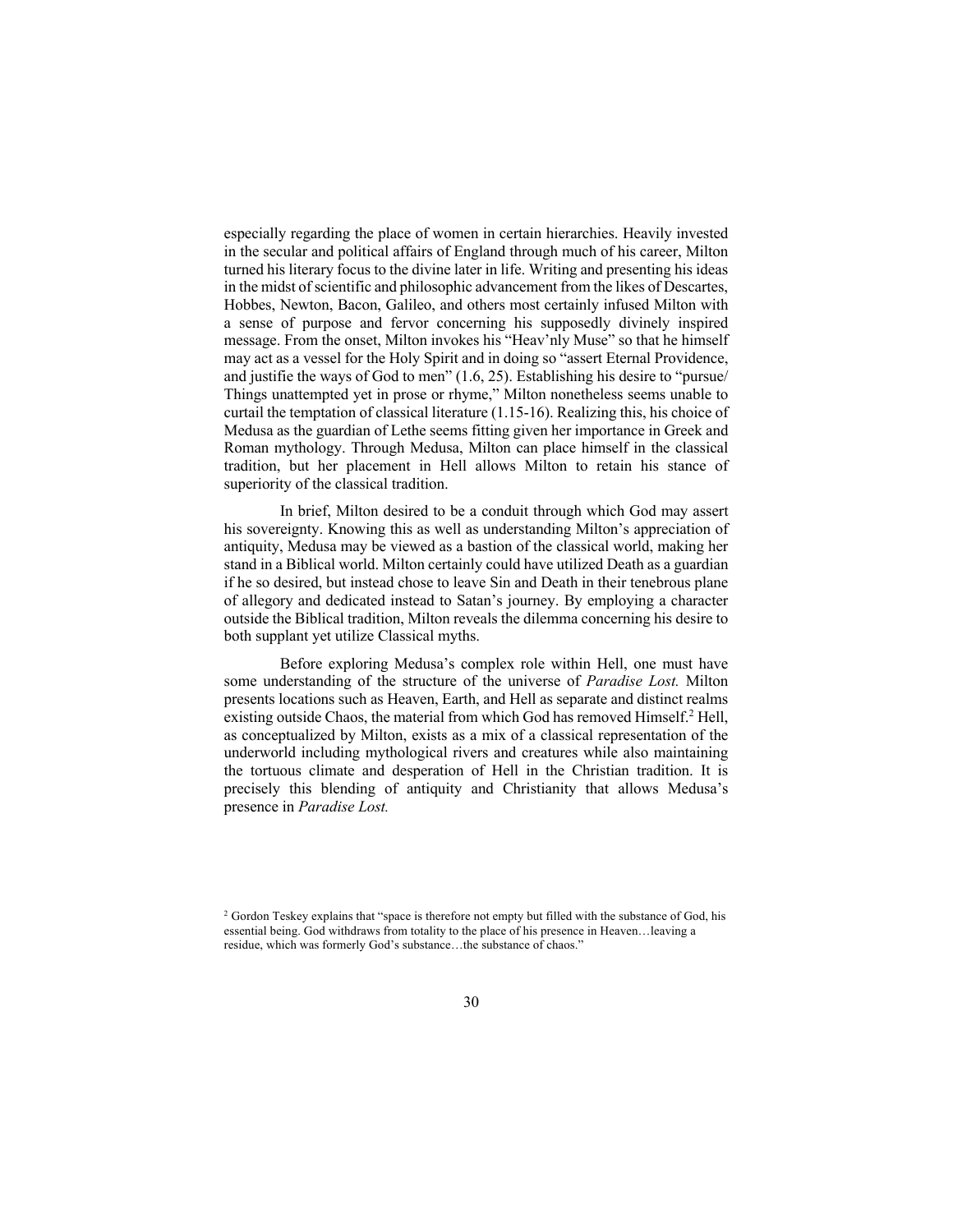Even critics deeply entrenched within the discussion of *Paradise Lost* often render Medusa inconsequential. James Dougal Fleming, a critic who views such dismissals as a mistake, considers the limitations other Milton scholars have had in analyzing the Medusa character. He explains that critics such as Julia Walker "devotes a chapter of her *Medusa's Mirrors* to Eve in *Paradise Lost,* [but] fails to mention that the Gorgon appears as a functional narrative figure in the poem" (1014). Fleming furthermore notes that other established Milton critics such as "Stanley Fish, Dustin Griffin, and William Kerrigan, quote the passage in which Medusa appears while editing Medusa out…" (1014). Through this statement, Fleming suggests that while critics make note of Medusa in their works, any reference spends a little time analyzing her, effectively ushering the reader past her while "covering our eyes, as Virgil covers Dante's" (1014).<sup>3</sup> What makes Medusa such an obstacle to be avoided when analyzing the narrative? I propose the answer lies in the difficulty of reconciling how she inhabits Hell without being a fallen angel or simply an allusion to the terror experienced within Hell. Medusa ultimately serves a greater role within *Paradise Lost* than simply functioning as another Classical reference or merely contributing her "Gorgonian terror" (2.611) to an already grim and torturous Hell. By Fleming's account, blurring the line between allegory and actuality, Medusa "has in fact been brought through Milton's iconographic scrim, to take up a position on the poem's main stage" (1010).

Most simply analyzed, Medusa functions as a guard over the river Lethe in Milton's Hell. Satan's followers, scouring the "gloomy deep" to find a "Clime [that] might yield them easier habitation" (1.152, 2.572) cross the infernal rivers Styx, Acheron, Cocytus, and Phlegethon before approaching the markedly different Lethe. The previous four rivers all serve to reaffirm the hate, sorrow, lamentation, and suffering from Hell as the fallen angels encounter them. Lethe, however, provides a different offering to the desperate hordes: the oblivion of one's former self and state of mind. Milton reveals that should one drink from Lethe, "forthwith his former state and being forgets / Forgets both joy and grief, pleasure and pain" and becomes in a way, unmade and renewed (2.585-86). Milton's use of this concept holds true to the Lethe described in the Greek

<sup>&</sup>lt;sup>3</sup> Gordon Teskey comments on the "monsters of Hell" but pays no special attention to Medusa. William Kerrigan references Medusa's mythological importance but does not explore her role in *Paradise Lost.*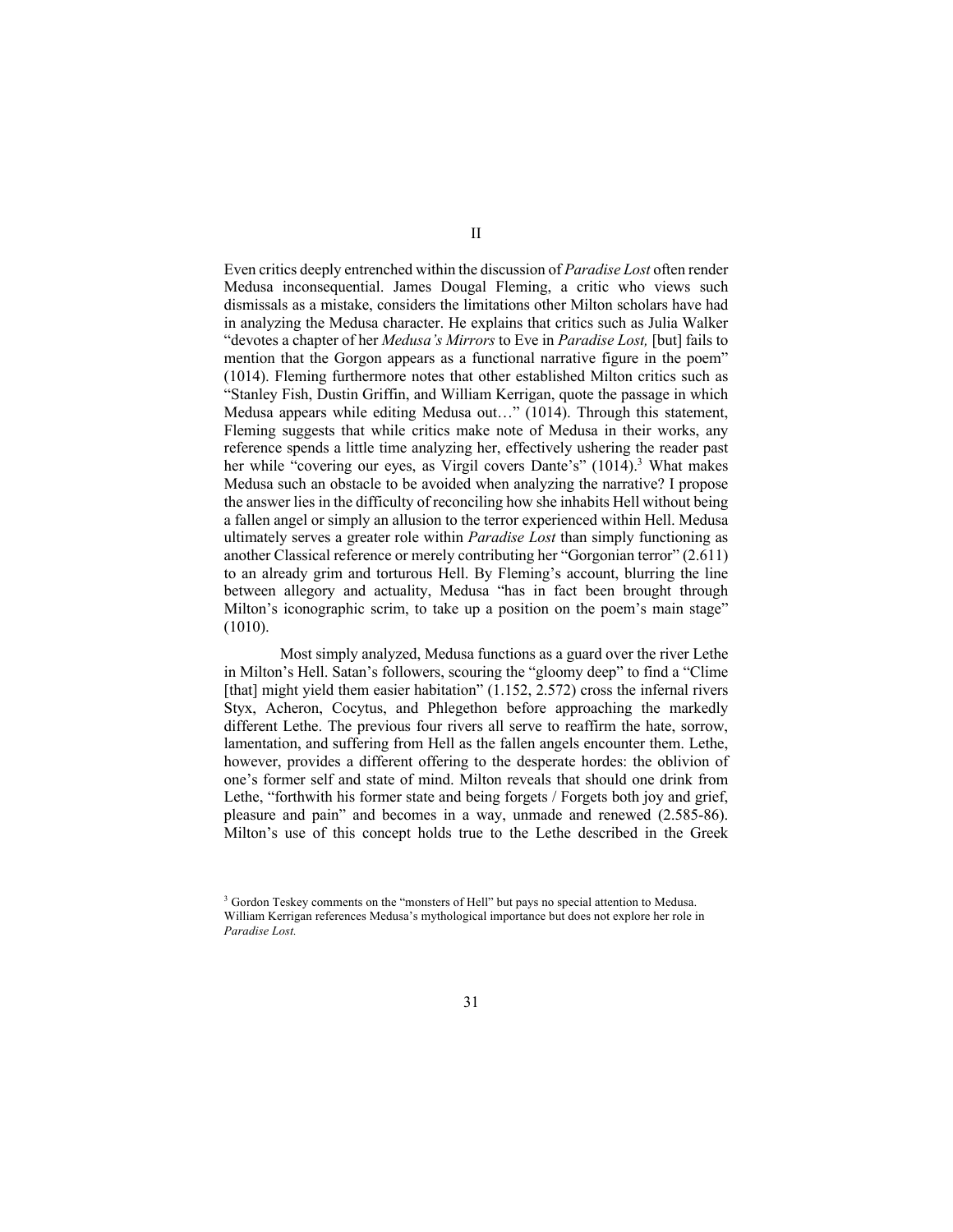underworld embodied in its power of erasure in texts such as the *Aeneid* and *Metamorphoses.*

Why, in a place such as Hell, would the ability to forget one's previous attachments and convictions be present? In the *Aeneid,* Virgil presents Lethe's ability to induce forgetfulness as the catalyst to reincarnation or redemption. Anchises reveals to Aeneas that "souls, for whom second bodies are destined and due, drink at the wave of the Lethean stream" (70) to attain a new consciousness. Before one may be reborn, the former life must be erased. This concept evokes another sort of rebirth relevant to *Paradise Lost*, specifically through the Holy Spirit. How interesting then, that within Hell what seems to be an alternative source of "redemption" somehow separate from God's divine will exists. Should the fallen angels drink from the river and obliviate their memory, they would find themselves unaware of why they are present in Hell and experience punishment without understanding why. Sin reveals to Satan upon meeting that "out of thy head I sprung" (2.758) and place the origins of rebellion strictly in the mind, and therefore the knowledge of one's actions. The same temptation of knowledge brought ruin to Adam and Eve through their rebellion and mental awakening. The temptation of Lethe to the fallen angels then becomes even more punishing; knowledge exists as the ultimate cause of their downfall, yet they are unable to banish such knowledge in Hell, forever stuck in between enlightenment and punishment. Shortly encountering Medusa, Milton references the "lip of Tantalus" and invokes the image of a torturous temptation from yet another Greek myth (2.614). Tantalus, a Greek mythological figure, was made to stand in a pool of water with the branches of a fruit tree hanging overhead for his transgressions against the Gods, including the theft of ambrosia, the famed immortalityproviding sustenance of Olympus. The fruit tempted Tantalus and his desire to eat and drink brought overwhelming anguish. As he would reach for the fruit or water, both would move out of his grasp, forever eluding his desire to attain them. While the fallen angels may desire to drink from Lethe, they will forever be denied the relief of doing so by Medusa's gaze. Milton, in creating Hell, seems to rely on the classical underworld to provide torment instead of a Judeo-Christian sense of torture often ascribed to Hell.

Through the fallen angels' plight, we find another perversion, specifically, the perversion of free will and Medusa's role of denying it to the fallen angels. To understand this, we must view Hell as a perversion of Eden. Within Eden, the forbidden fruit offers the attainment of knowledge; within Hell, Lethe offers the oblivion of knowledge. Considering this, the lack of a guardian for the forbidden fruit seems to imply that free will functions outside of possession of knowledge. In Hell, those who have challenged God and attained knowledge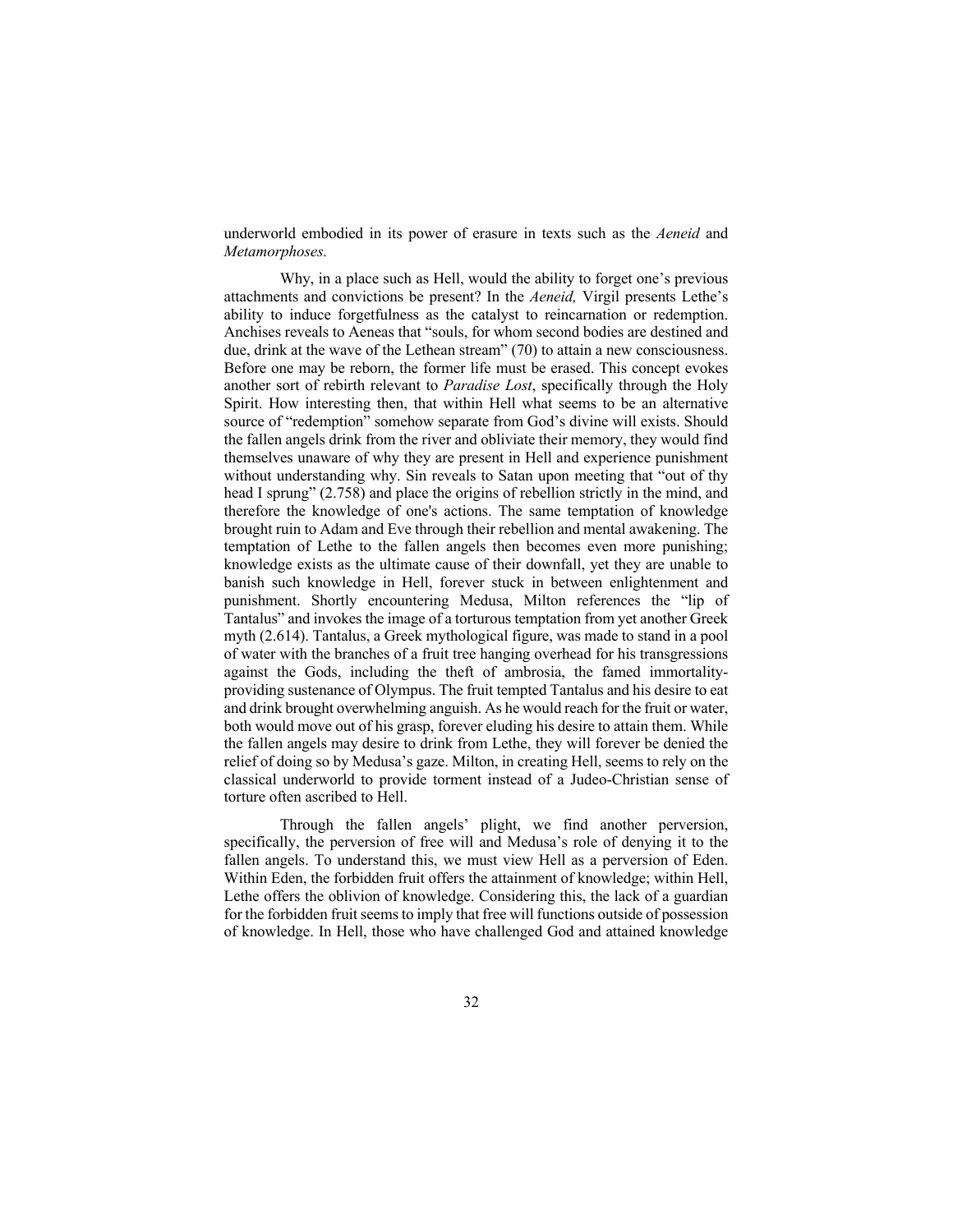through their rebellion are no longer free to abandon what they have acquired. The plight of the fallen angels seems even more tragic considering that they now exist as pawns by which God may produce good from evil. Humanity is at least offered the possibility of redemption and salvation, whereas the fallen angels must forever suffer.

In his desire to pay tribute to outshine the epics of antiquity, Milton repurposes Lethe in Hell. Lethe appears to be a source of relief for the suffering and trials of the fallen angels, but exists in Hell, a place Milton spares no effort in presenting as a literal and symbolic counter to Heaven. Perhaps then, Milton's inclusion of Lethe represents what he viewed as flawed beliefs concerning rebirth or redemption present in classical society or myth as seen in texts such as the *Aeneid* and *Metamorphoses*. Milton supplants the classical purpose of Lethe and its role in rebirth and reincarnation. Concerning Medusa and Lethe's purpose, Fleming does not distinguish between the types of oblivion offered by Medusa and Lethe, stating "Medusa, by guarding Lethe, provides Lethe. Her effect becomes self-canceling, and the scene utterly incoherent" (1015).<sup>4</sup> This interpretation disregards what I consider being the positive oblivion of Lethe as opposed to the negative oblivion of Medusa. The solution offered by Fleming is to consider Medusa as a "symbol exiled to the narrative real" (1015). In regards to this idea, Fleming proposes that Medusa is seen "as text, text in text" and that the "right Medusa-text will make her cameo make sense and will also explain her place in the ontology of Hell" (1015). At this point, what I see as the distinction between the types of oblivion both Lethe and Medusa produce must be clarified. Medusa's petrification reduces one to an inanimate state, a state implying finality and the cessation of both living body and mind. Lethe, however, offers oblivion that enables the rebirth of mind and spirit and by extension represents the redemption and forgiveness of God. Both aspects of God's judgment exist within both Medusa and Lethe. Thus, Milton both provides a means of torment for the fallen angels through longing and temptation for redemption while ensuring their perpetual anguish.

Understanding Lethe's impact to the story as well as Medusa's terrifying power, we must explore the manner in which Medusa exists in Hell. Fleming ponders this question, proposing that Medusa "would not be able to guard the river against herself or anybody else" if, being an actual character residing in Hell, she exists in a fallen state as the other denizens (Fleming 1010). Since Medusa

<sup>4</sup> Fleming considers Stanley Fish's *Surprised by Sin* and its argument that "the story of *Paradise Lost* is not supposed to make sense"(Fish) and that many contemporary Miltonists "shrug their shoulders [and] would say that Medusa is not a narrative anomaly—or that it doesn't matter if she is because *Paradise Lost* is not centrally concerned with narrative" (Fleming 1013).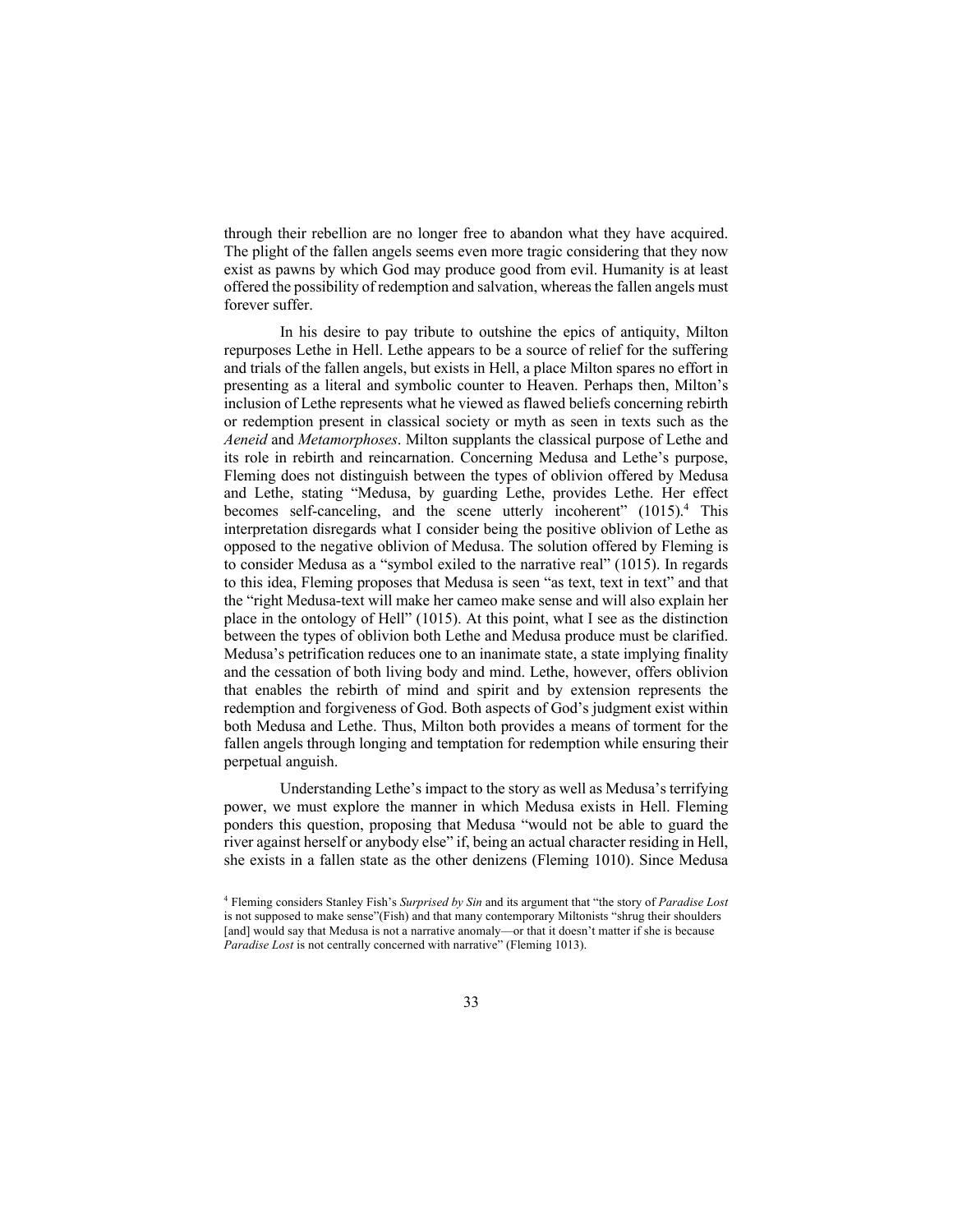does not exist only as an allegorical character, removed in a way from a certain plane of the story, a dilemma occurs. <sup>5</sup> Medusa, being present in Hell, may be one of three things: fallen entity tasked with barring other fallen souls from redemption, an "unfallen" being somehow *in* Hell but not *of* it, similar perhaps to Sin and Death, or something different altogether. Watchful in her terror, Medusa stands ready, guarding the "tempting stream" and allows not even "one small drop to loose in sweet forgetfulness all pain and woe" forcing the fallen angels to press on. If Medusa inhabits Hell as simply another fallen entity, she too would desire to drink from the "slow and silent stream" (2.607, 582). Fleming rightfully concludes that because she does not seem to desire to drink from the river, Medusa is not fallen.

Given her petrifying visage and the specific purpose of her placement in Hell, one continues to consider that Lethe poses a threat to God's plan to "out of [their] evil seek to bring forth good" (1.163). If Satan's legions found oblivion through Lethe, their cause for rebellion would fall away, and they would instead become the unaware inhabitants of a torturous reality. Does this mean then, that Medusa acts a warden within Hell appointed by God? Fleming posits, "if a trusty's uniform means that she no longer craves oblivion, then, ipso facto, she is no longer fallen" (1010). While Medusa acting as a God-ordained warden supports the previous conclusion of Medusa not being fallen, it does not explain how or why Medusa attained a state in between fallen and unfallen. Medusa existing as a special creation meant to guard Lethe produces what Fleming views as a contradiction. He argues that "a divine creation of a less than good Medusa, who then lives and guards the river 'with Gorgonian terror' just because God made her do it", insinuates that God *created* an evil being rather than repurposed evil for good, and therefore, "violates the cosmology of the poem" (1011). Understanding that Medusa exists in a state separate from the fallen angels, Fleming argues that "the tableau of Medusa at Lethe quite closely resembles the hydraulic automata (animated statues) and *giocchi d'acqua* of the Italian Renaissance garden" (1015). Fleming considers Italian gardens chiefly because "much has been written on Milton and the Italian garden, which has usually been taken as the model for his description of Paradise" (1015). <sup>6</sup> In the same manner, that Medusa blurs the line between allegory and actuality, the concept of Italian Gardens blurred the line

<sup>5</sup> Fleming reminds us that "Medusa looks like a member of Milton's allusive background—that shadowy domain, full of shadowy types, with which the poet augments his narrative. She is, however, clearly in the foreground, inside the narrative" (1009).

<sup>6</sup> See Hannah Disinger Demaray, "Milton's 'Perfect' Paradise and the Landscapes of Italy," *Milton Quarterly* 8.2 (1974): 33-40; Stanley Koehler, "Milton and the Making of the English Landscape Garden," *Milton Studies* 15 (1981): 81-105.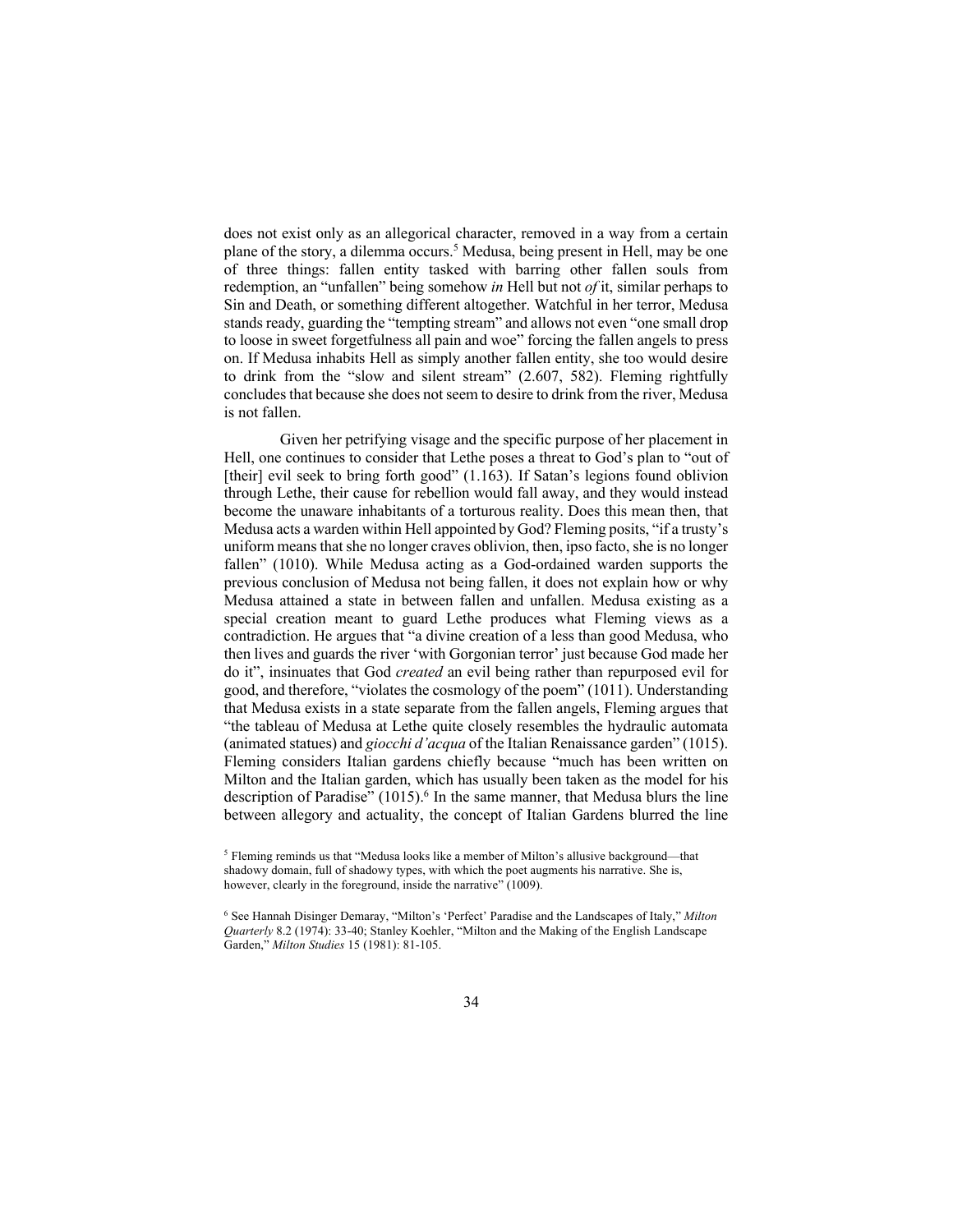between art and nature, the human and the divine. "If in Book 2," posits Fleming, "Hell is an Italian garden, then [Medusa's] role at Lethe raises no issues for Milton's narrative. Medusa is a narratological problem only as a being" (1017). Medusa, as a sort of hellish "stone garden object", can serve a purpose in Hell (1012). Considering such an idea, I propose we consider those within *Paradise Lost* who encounter Medusa's terror. Rather than the hero Perseus or any "good" beings encountering Medusa, the inhabitants of Hell are repulsed and repelled by Medusa. Only fallen characters interact with and eventually evade her, not the innocent or righteous. In Deuteronomy 10:17, God is presented as "God of gods, and Lord of lords, a great God, a mighty, and a terrible," reminding us, along with the entirety of the book of Revelation, that fear and overwhelming influence are qualities of God the same as mercy and forgiveness.

I would argue that Medusa acts not as a sentient and independent being within Hell, but instead, as a vessel by which God is present within Hell and ensures His goal of turning Satan's evil into good. When considering Medusa as a vessel for God in *Paradise Lost,* the Greek story concerning Medusa's death provides some interesting insight to why Milton may have placed Medusa as guardian of Lethe. The story of Perseus gazing upon the sleeping Medusa through his shield is certainly familiar, but an important detail exists within his slaying of the Gorgon. The Greek scholar Apollodorus (or pseudo-Apollodorus) recounts the heroics of Perseus in the *Bibliotecha* and reveals that "Perseus stood over them as they slept, and while Athena guided his hand and he looked with averted gaze on brazen shield, in which he beheld the image of the Gorgon, he beheaded her" (Garber 24). Athena, vengeful and desiring to punish Medusa further, possesses Perseus at the moment of action and utilizes him as a vessel for her divine purpose. A divine entity inhabiting a mortal relates to God's "inhabitance" within the Son as well as my proposition concerning God's inhabiting of Medusa in Hell. One facet of Medusa's mythos concerns her slaying at the hands of a mortal possessed by the divine; in *Paradise Lost*, Medusa's role reverses and she serves as the vessel to torment those who have fallen away from the divine.

III

At this point, we may move forward from how Medusa exists in Hell to why and what her mythology provides to an interpretation of *Paradise Lost.* I would suggest that Fleming, in his description of Hell as an infernal garden, established a very helpful insight into Milton's inspiration of Paradise as well as Hell that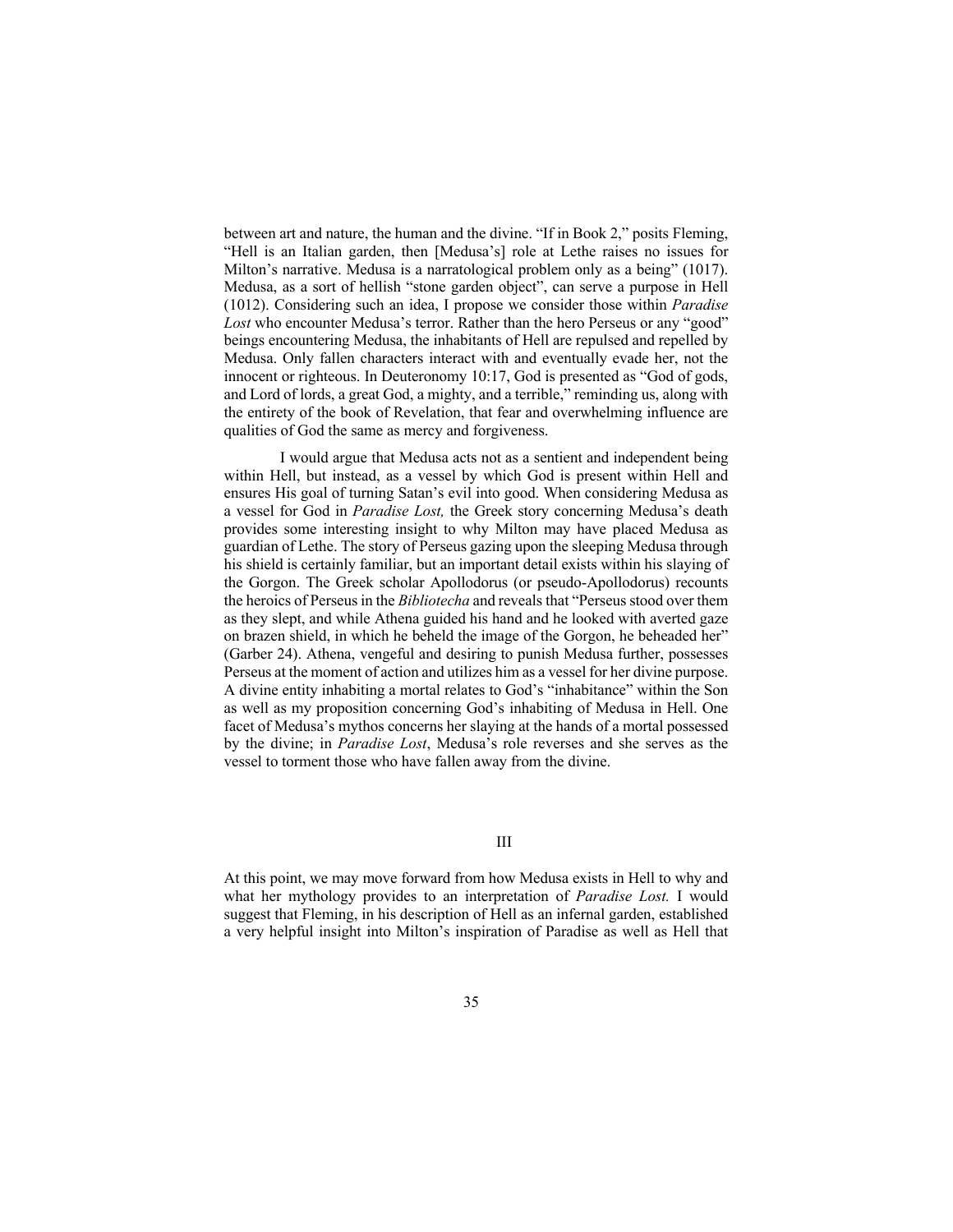does not fall apart when requiring Medusa's actual presence. Well-established perversions and parallels between Milton's Heaven and Hell occur throughout the narrative. The perversion of the Holy Trinity through Satan, Sin, and Death as well as the contrast of Heaven's splendor to Hell's "darkness visible serv'd onely to discover sights of woe" arise (1.64). It seems then that a Hellish garden to parallel Eden does not stretch the bounds of possibility.

Furthermore, God utilizes another vessel, one that counters Medusa's destructive abilities: the Son. While Milton seemingly establishes the Son as a separate entity from God, viewing the Son as a vessel for God makes more sense considering the Son's purpose of enacting God's will. Why then, when presented with a character such as Medusa that seems to at times contrast all structure and logic of a Christian Hell, should we not be able to view her presence in Hell as a contrast to the Son's presence in Eden? The perversion of beauty, wisdom, and redemption all exist in the agonizing prison of Hell. Medusa extends this contrast as a perversion of the holy trinity. Medusa, one of three Gorgon sisters and the only mortal sister, parallels the trinity of God, the Holy Spirit, and the Son. While the Son sacrifices himself for humanity's sins and their attainment of knowledge leading to sin, Medusa repels and guards a source of mental oblivion and forgetfulness. Both the Son and Medusa function as mortal guardians serving a purpose related to knowledge. Whereas the Son redeems and frees humanity from its mental trials and physical suffering, Medusa either assures that mental anguish continues in Hell or hardens any being unfortunate enough to meet her gaze into lifeless, thoughtless stone. The importance of protecting the river Lethe and its powers of mental erasure reflect both the importance and danger of the mind within *Paradise Lost* and therefore would necessitate the attention of God*.*  Establishing a justification for Medusa's presence within Hell only provides part of the answer concerning her role in *Paradise Lost.* Why, given that Milton could have theoretically chosen any number of methods to guard Lethe, does he settle upon Medusa? The duality of God's wrath and benevolence is one explanation, considering that Medusa "is the image of despair which so hardens the heart that it becomes powerless to repent" and ensures the type of destructive oblivion previously presented as explanation (Sayers 127). However, many other facets of Medusa's mythos align with themes present in *Paradise Lost.*

In the Classical tradition, Medusa's downfall most often sorts into two different causes: her arrogance and feelings of superiority towards Athena's beauty or her rape and victimization by Poseidon in the temple of Athena. As a rape victim, Medusa lacked any control over her fate yet suffered at the hands of Athena as well as Poseidon for her supposed transgressions. Medusa's beauty, the same "redeeming" quality Eve possesses, leads to her suffering. The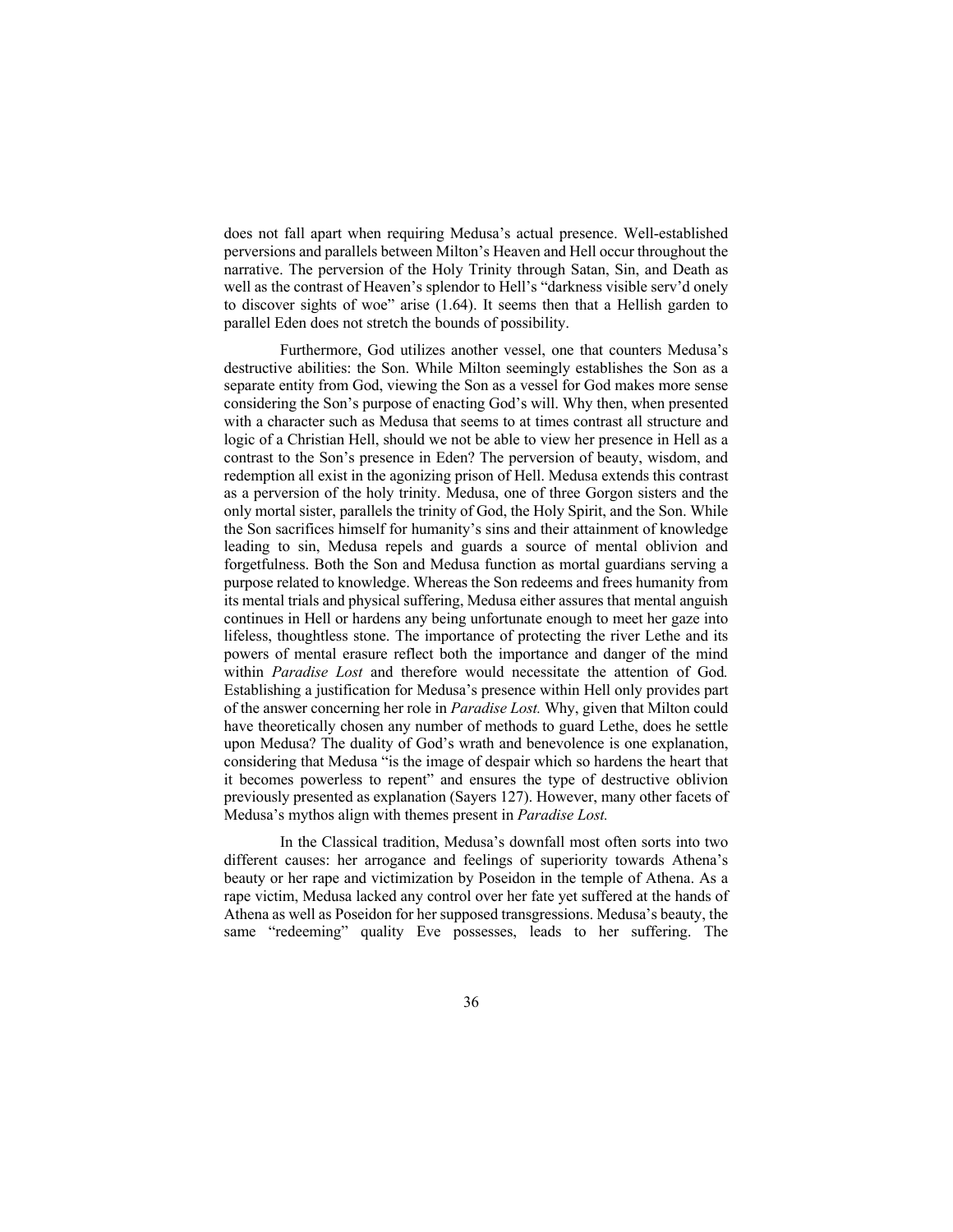overwhelming feeling of helplessness concerning Medusa's situation when viewed through patriarchal oppression coincides with the fate of humanity after the fall. Humans, apparently born into sin, hold no control or choice in the matter of their supposed wrongdoing. In this sense, Medusa functions as a constant representation of both the arrogance and rebelliousness of God's creations while also portraying the ultimate lack of power or control over the actions of a divine entity.

Returning to the idea of beauty, Milton places great emphasis on the concept of a representation of holiness and worthiness as well as loss and temptation. The fallen angels, "changed in outward luster," (1.97) lost their beauty and "transcendent brightness" (1.86). Medusa represents one of the greatest transformations and falls of Classical mythology and parallels the lost luster of the fallen angels. Adam and Eve's "golden tresses" (4.305) and the emphasis on their pre-fallen beauty contrast the writhing vipers and the petrifying gaze of Medusa. However, the tragedy surrounding Medusa does not bode well for Eve. When Satan first spotted Adam and Eve, they are described as "not equal as their sex not equal seemed" (4.296). Whereas Adam was "for contemplation and valor formed," Eve's purpose as a created being rests in her "softness and sweet attractive grace" (4.297, 298). Furthermore, Eve exists in a secondary state to Adam when concerning God. Adam lives "for God only, she for God in him" (4.299). Such a disparity suggests Eve exists as a lesser being while somehow her beauty redeems her lack of intellectual equality. This lack of respect or inequality renders Eve alienated from the relationship she witnesses between God and Adam.

The same lack of power Eve experiences due to hierarchy exists with Medusa. Beauty functioned as a primary factor in Medusa's downfall, both as a victim of lust or her arrogance concerning such beauty. Knowing this, Milton's insistence upon placing Eve's value strictly in her beauty becomes all the more disconcerting. Specifically, the descriptions of Eve's hair and her initial reaction to her reflection attempt to place her value strictly in her physical beauty. Adam ultimately chooses Eve for her beauty, in a way valuing her over God, and the suspicion that Eve's beauty will be both a gift and curse occur. Sadly, both Eve and Medusa suffer at the hands of their gods and made victims. Their beauty, given by their creators, becomes their curse and source of blame. The problem of such a curse presents Medusa and Eve as simultaneously powerful yet helpless, victims of inequality yet somehow a threat to their creators.

Eve and Medusa's inequality appears to be a tragic byproduct of their respective god's insistence upon enforcing hierarchy. God's justification for why evil occurs in Book 3 while God speaks to the Son and the Heavens. Addressing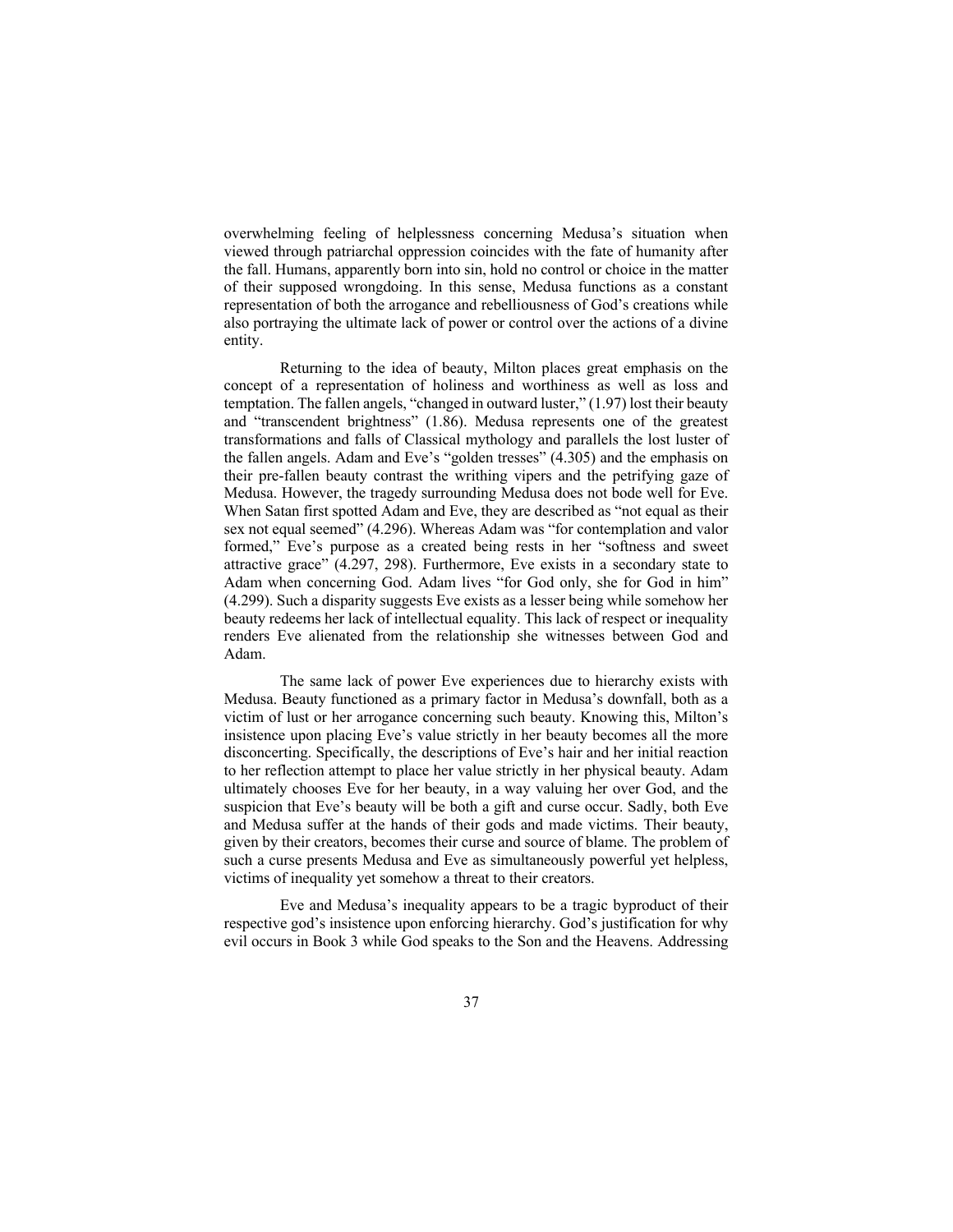the heavens, God states he made his creations "sufficient to have stood, though free to fall" (3.99). Such a claim seems to place the blame of sin squarely on the fallen angels or humanity *choosing* their wrongdoing out of arrogance or disdain for God's "sole Command, sole pledge of obedience" (3.95). The argument appears to make sense, and coincides with Milton's argument from Areopagitica that "reason is but choosing" and that without reason Adam would have been "else a meer artificiall Adam, such and Adam as he is in the motions" (354). Adam existing without reason as a sort of puppet to be manipulated by God again produces the imagery of God using His creations to enact his will. Milton then goes on to say the following concerning reason's purpose for humanity and God's justification concerning His actions:

> This justifies the high providence of God, who though he command us temperance, justice, continence, yet powrs out before us ev'n to a profusenes all desirable things, and gives us minds that can wander beyond all limit and satiety (Areopagitica 354).

The same thought process regarding the desire for knowledge arises in *Paradise Lost*. Again, we see the conflicting nature of God's declaration. Either we deny our minds satiety for the purpose of following God's command, or we choose to pursue knowledge given the desires of our God-given design. Either way, God's creations seem destined to lack any real choice concerning their mental sovereignty.

The dilemma regarding a lack of choice is reflected in Medusa's tragic situation. Either she submits to the will of an imposing deity or falls victim to a deity's judgment, all the while lacking any real option to avoid either outcome. Medusa had no say in the acquisition of her beauty. Likewise, to act against Poseidon's advances would most likely bring a different form of punishment. The dilemma between these outcomes leads to a desperate situation for Medusa and when transposed to Eve makes one wonder if God's creations were destined to fall, regardless of the freedom God supposedly offered. If created with "minds that can wander beyond all limit and satiety" yet be expected to remain resistant to their innate purpose, it seems to follow that humanity never stood a chance (Areopagitica 354). By creating humanity in a doomed state, God affords Himself the opportunity to "redeem" humanity through the Son and thereby exercise his power, supposedly out of mercy and love. How, though, does this differ from Athena enacting her will through Perseus and vanquishing the Gorgon? To whose benefit does Medusa's death serve if Athena did not curse Medusa in the first place? To answer such a question as well as better understand its implications for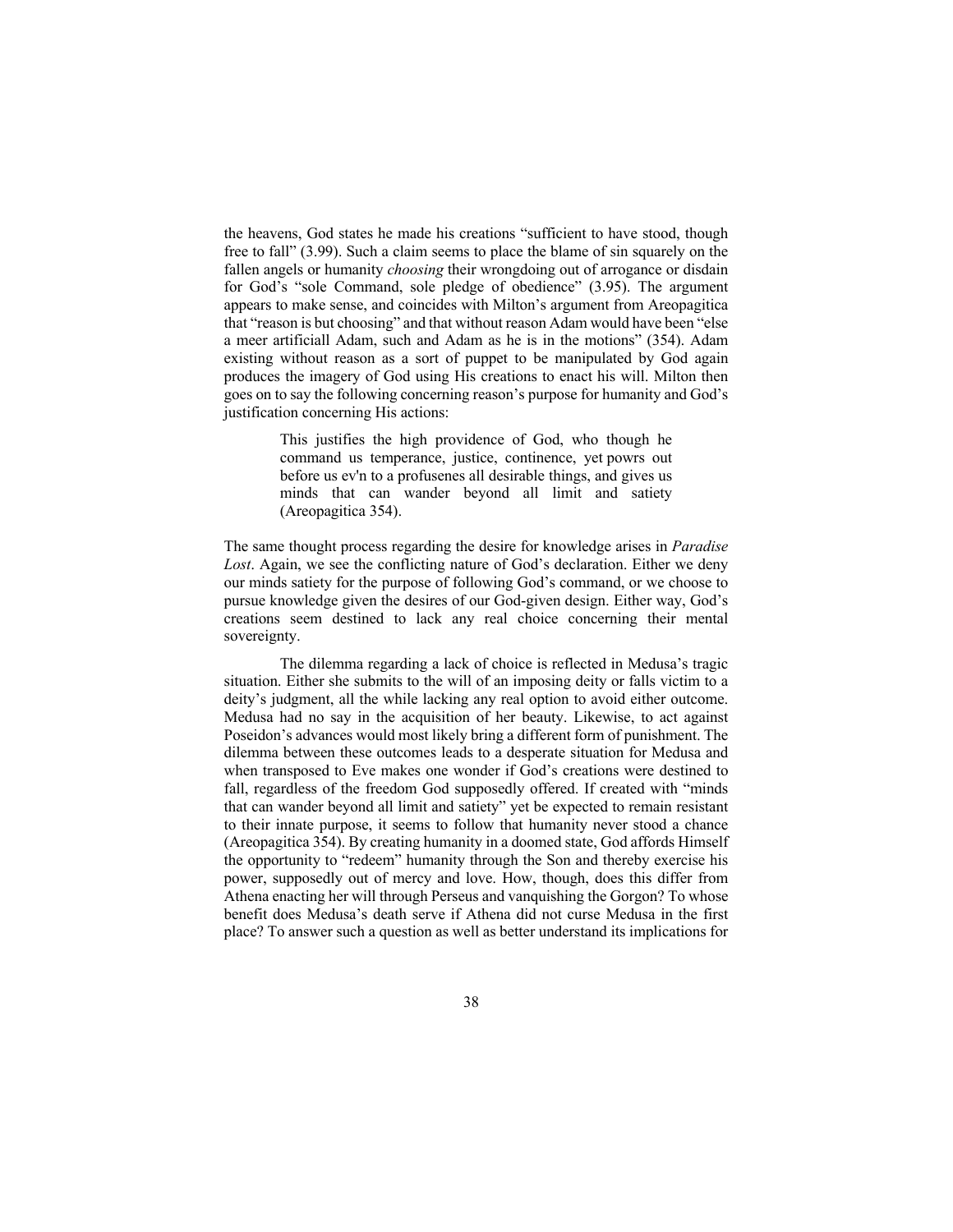Eve in *Paradise Lost*, we may turn to Catherine Keller's work in *From a Broken Web: Separation, Sexism, and Self.* 

In her book, Keller presents the trials women have faced concerning individuality and agency in regards to men. She presents the issue that, according to Aristotle, "woman is the beginning of the category of monster" (Keller 48). Her reasoning for this follows the idea of Aristotle that "the female deviates from a generic type [human] because she does not resemble her parents" (48). While this seems an odd thing to posit, one must remember the origin of Adam and Eve. Adam, created in God's image, holds superiority over Eve. As Gordon Teskey notes in his commentary of *Paradise Lost,* "we are to recall that Adam, not Eve, is made in God's image. Eve is made in the image of Adam's desire" (Norton 211). This deviation sets Eve up as an outsider, one who exists outside any true equality with Adam. Returning to the idea of the female as a monster, we can begin to see the challenges Eve faces in *Paradise Lost.* 

At least three female characters are established in the story: Eve, Medusa, and Sin, all of which are either dreadful monsters (in the case of Sin or Medusa) or become monstrous through their actions (Eve). Furthermore, all three characters have ties to what Keller refers to as "paternal supremacy" (48). In mythology, Medusa falls victim to Athena, the goddess notoriously "born" from her father Zeus' head. Paralleling this, Sin reveals to Satan that "out of thy head I sprung" (2.758) and in the context of *Paradise Lost* represents the fall of humanity and angels after the attainment of knowledge and wisdom, attributes tied to Athena. Finally, Eve is created from Adam, contributing yet another "male birthing" of a female. This concept is prevalent even from the beginning of *Paradise Lost* when God "dove-like sat'st brooding on the vast abyss/ And mad'st it pregnant" (1.21-22). Remembering that, to Milton, God and all in existence are material and the "abyss" or Chaos is simply the matter from which God removed Himself, we witness another masculine birth through God's creation of the cosmos. In the context of *Paradise Lost,* this becomes important precisely because only *after* the fall does maternal birth occur through Eve. Indeed, the Son enforces God's will, expelling Adam and Eve from Eden and telling Eve "Thy sorrow I will greatly multiply / By the conception: children thou shalt bring / In sorrow forth and to thy husband's will / Thine shall submit: he over thee shall rule" (10.193-97). Compared to Eve's punishment, Adam's charge upon being expelled seems much less dire; he is forced to continue his labor, albeit as a mortal facing death rather than a steward of Eden. While this certainly departs from the joy of Eden, Adam and Eve already "toil[ed] / Of their sweet gardening labor" (4.327- 28) to "follow [their] delightful task / To prune these growing plants and tend the flowers / Which, were it toilsome, with thee were sweet" (4.437-39). The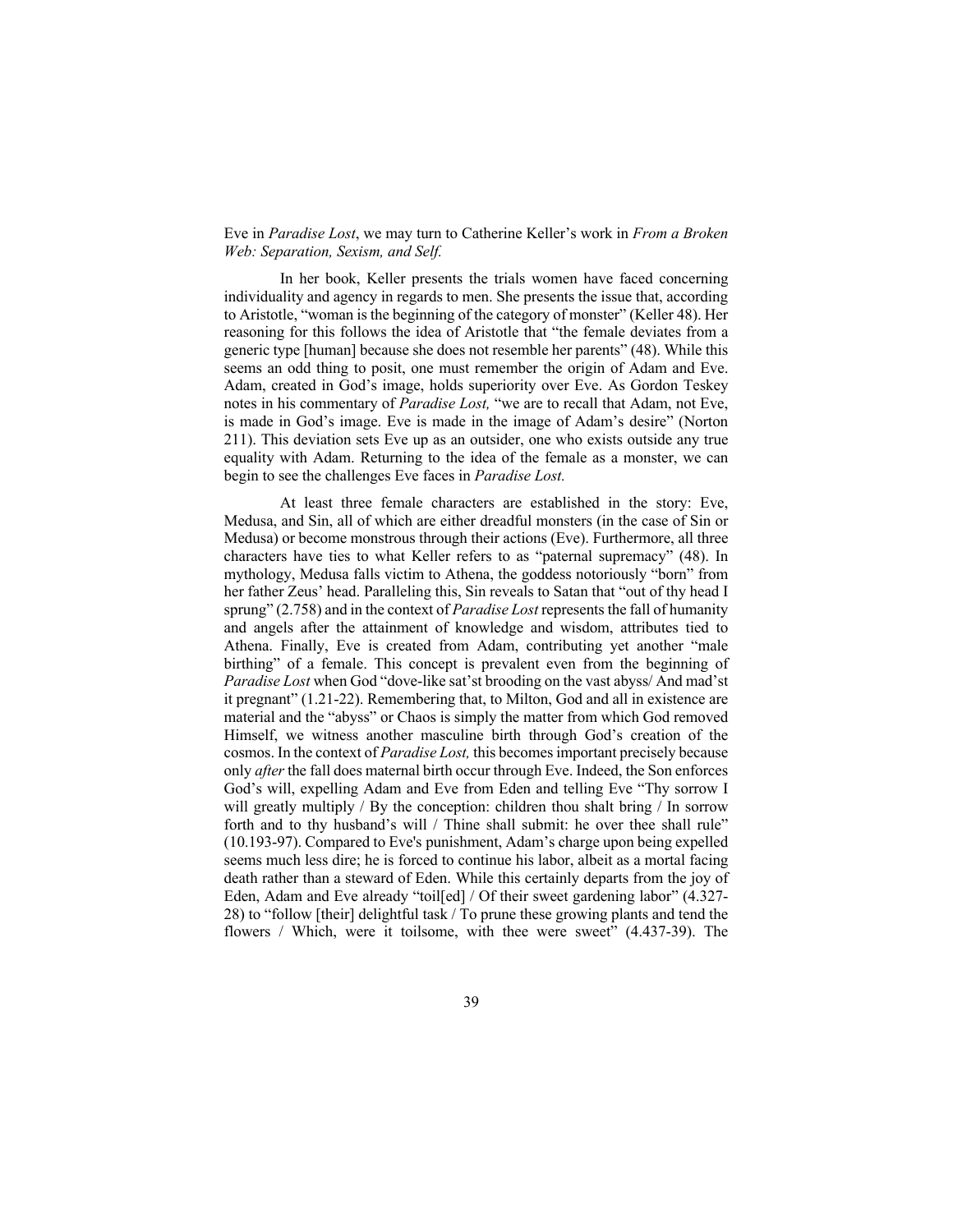important thing to take from this statement is that Adam seems fine laboring, even if it proves difficult, so long as he has Eve.

In relation to the concept of creation both in *Paradise Lost* as well as Milton's creation of the epic, the implementation of a hierarchy/patriarchy occurs. In the case of Medusa and Athena, Keller suggests that a patriarchal origin of Athena stems from the desire or need to supplant the matriarchal cultures present in pre-Hellenic Greece. Most interestingly, Keller brings into discussion the icon of the serpent, originally a symbol linked to pre-patriarchal societies and representing "wisdom and prophetic counsel" among goddesses rather than the symbol of evil or deception now prevalent (53). By slaying Medusa through Perseus, Athena continues a cycle of oppression that she created. By transforming Medusa into the viper-haired monster, Athena perpetuated the desire of Zeus to "overthrow the primal, mother-identified powers" (76). The idea of goddess worship as sexual and immoral arises in Michael's message to Adam, especially concerning women who resemble "goddesses so blithe, so smooth, so gay, / Yet empty of all good wherein consists / Woman's domestic honor and chief praise, / bred only and completed to the taste / Of lustful appetence" (11.615-18). Following such a statement, one again questions the role of beauty concerning women. If a woman is beautiful but not submissive to "domestic honor," then surely she must be a seductive temptress out to pervert the souls of men. However, the very beauty that causes this predicament is either God-given, both in the case of Eve and pre-transformation Medusa or a reduction to objectification due to another's lust or image of what attractiveness, as was the case of Medusa and Poseidon. Adam laments at this vision, stating to Michael "still I see the tenor of man's woe, / Holds on the same from woman to begin" (11.632-33). It is at this moment, through Michael's response, we find evidence that in the cosmos of *Paradise Lost,* to be female is to be lesser than man: "From man's effeminate slackness it begins, / Said th' angel, who should better hold his place / By wisdom and superior gifts received" (11.633-36). In essence, Michael, speaking for God, reveals that to avoid further downfall, man must both reign over women as well as not allow themselves to succumb to female qualities or become effeminate.

When presented with the circumstances outlined above, Eve seems destined to play the role of monster in Eden, along with the Serpent, so that God may come full circle in His plan to turn evil into good and establish His sovereignty. Milton presents Eve as optimistic before leaving Eden. Finding temporary hope, Eve states, "though all by me is lost, / Such favor I unworthy am vouchsafed, / By me the promised Seed shall all restore" (12.621-23). While the thought of Eve's redemption as the matriarch of humanity leading to Christ's birth appears comforting, something still seems off. Eve only attains the role of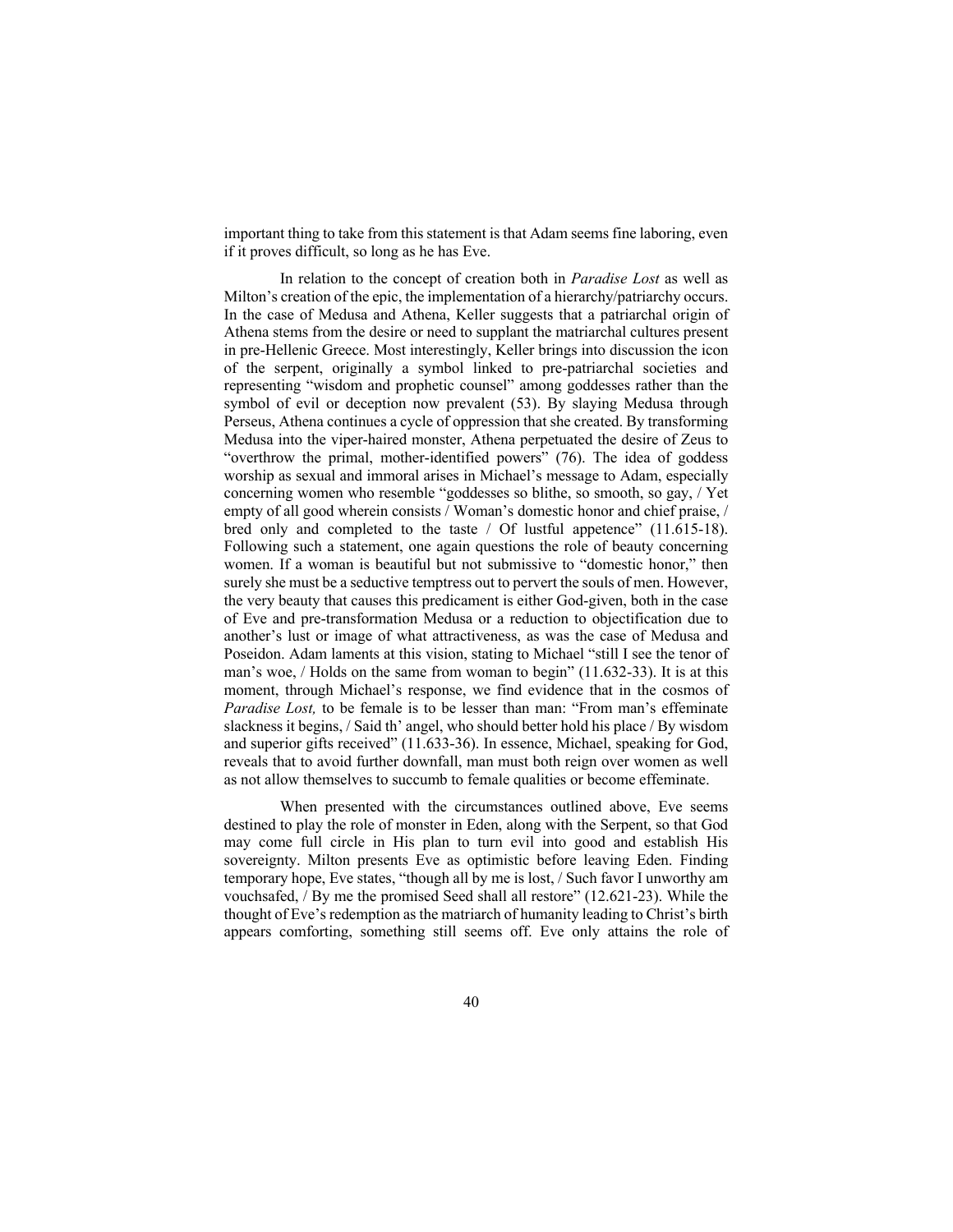matriarch *after* the fall, and even then, Milton presents such a role as tarnished. As Michael revealed to Adam, (in Eve's absence, no less) the "misery the in'abstinence of Eve shall bring on men" (11.476), Milton places Eve's choice to partake of the fruit as somehow more monstrous than Adam's involvement. Even if Eve's reproduction leads to the birth of Christ, she seems destined to be remembered instead for her shortcomings.

Through *Paradise Lost,* Milton seems to perpetuate the idea that creation either causes or coincides with destruction. Whether the destruction concerns the fallen angels and their rebellion or the establishment of a hierarchy/patriarchy resultant from humanity's sin, God seems to require a fall to fulfill His divine plan, culminating in the sacrifice of the Son. God's sacrifice of the Son for humanity acts as the ultimate example of paternal love as opposed to the maternal source of downfall, establishing His dominance of both humanity as well as His hierarchy of the sexes. It is precisely this cycle of creation and destruction, specifically concerning gender, that reveals Medusa as such an important character and concept. Much has been said by critics to determine Milton's stance as a feminist or otherwise. By analyzing Medusa and her surrounding mythology, we may add something new to the debate. Whether intentional or not, Milton weaves his religious vision amongst the confines of a literary and religious tradition that far too often place women in a role unequal to men. To surpass all before him, Milton created an intriguing world reliant upon hierarchy, not unlike those of his predecessors he so desperately wished to rise above.

## WORKS CITED

- Fleming, James Dougal. "Meanwhile, Medusa in *Paradise Lost***"** *ELH* 69.4 (2002): 1009-1028. Print.
- Garber, Marjorie. *The Medusa Reader.* London: Routledge, 2013. 24. Print.
- Hamilton, A.C. *The Spenser Encyclopedia.* Toronto: University of Toronto Press, 1991. Print.
- Keller, Catherine. *From a Broken Web: Separation, Sexism and Self*. Boston: Beacon Press Books, 1988. 47-92. Print.
- Milton, John. *Areopagitica.* London, 1644. Ed. Gordon Teskey. Contained in Norton Critical Edition of *Paradise Lost* . New York: Norton, 2005. Print.
- ----. *Paradise Lost.* 1667. Ed. Gordon Teskey. Norton Critical Editions. New York: Norton, 2005. Print.